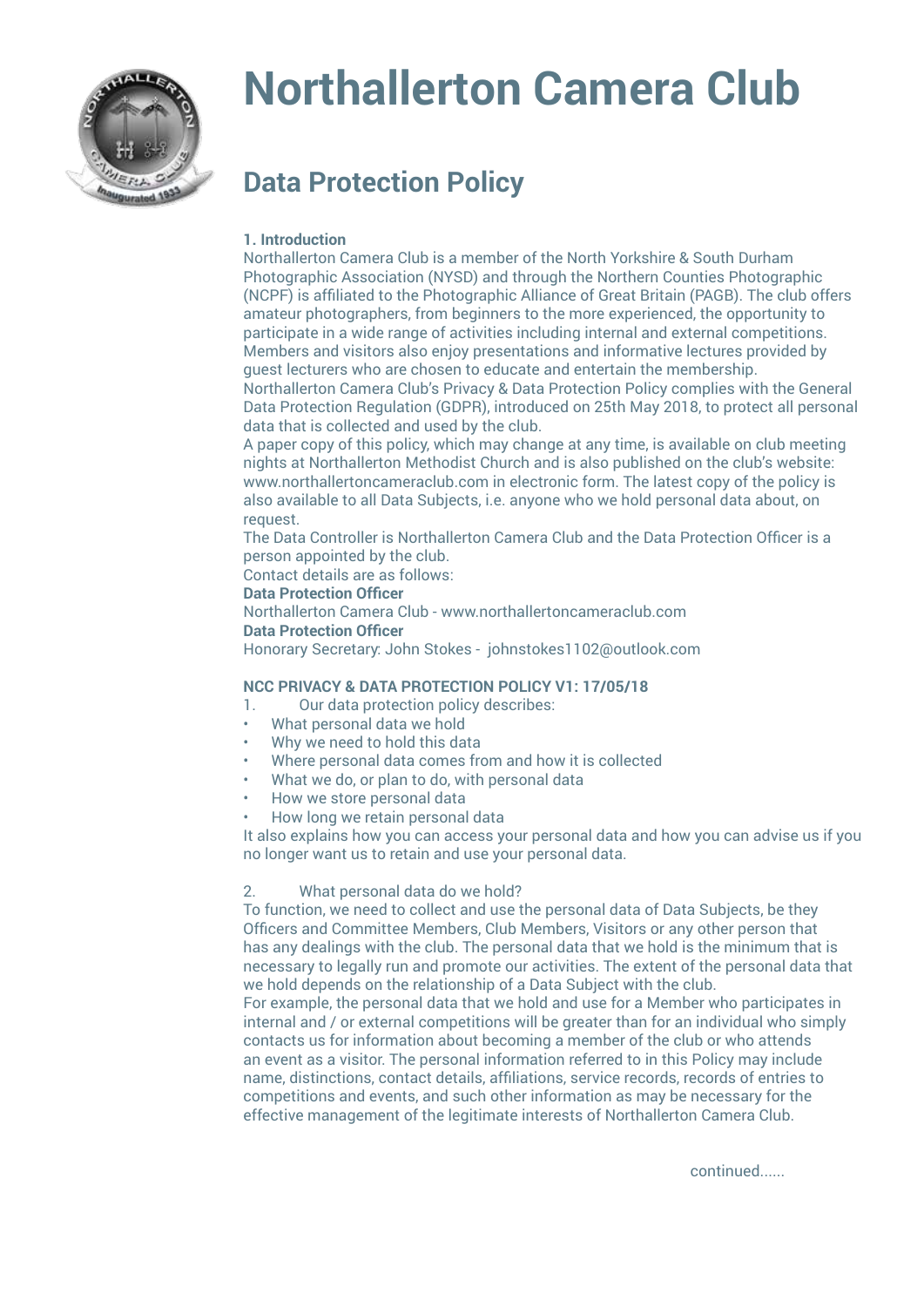3. Why do we need to hold your personal data?

Examples of why we need to hold personal data include:

- Maintenance of membership records
- Collecting membership and other fees and donations
- Communicating with members and non-members
- Managing internal and external competition entries and events
- Managing the panel of competition judges
- To pass on certain information about Club Members who are Committee Members and lecturers or judges to regional organisations
- Reimbursing individuals who have purchased goods and / or services on behalf of the club

4. Where does your personal data come from and how is it gathered? Personal data usually comes from the individual Data Subject and is provided directly to the club. Personal information may be gathered by several means including:

- Paper forms and lists
- Electronic messages including email and electronic forms
- Telephone conversations
- Verbal communication

•

5. What do we do, or plan to do with your personal data?

We are bound by current UK legislation to use members and club visitors' personal data for the legitimate purposes of the club.

We undertake to keep this information secure and not to disclose it to third parties or individuals except when obliged to by law or in the following situations:

- If you have agreed that we may do so.
- If we submit your images to other named photographic organisations and clubs your details may need to be shared.

•

6. How do we protect and store your personal data?

The Data Protection Officer will normally be the same person as the Honorary Secretary and will be identified within this policy.

Personal data will be held on a secure computer(s). A backup of this data may also be held on another computer or on a storage device.

Paper records, including personal data and membership forms, will be held in secure cabinets.

Officers and Committee Members may be entrusted with paper-based forms delivered to the club pending handing to the Data Protection Officer. This enables the club to continue to function when the Data Protection Officer is absent.

The club will not sell or pass on your personal data.

In most cases, when lists that involve personal data are used, personal data is limited to the minimum required for the designated list.

7. How long do we retain your personal data?

We hold your information only as long as necessary for each purpose we use it. We will review personal data on an annual basis to establish whether we are still entitled to hold it.

We will not retrospectively remove personal data from previously published information such as historic internal or external competition results or articles published on our website or elsewhere.

Northallerton Camera Club may retain historical archives indefinitely, for example but not limited to, photographic images, records of meetings, awards and other event results.

continued.....